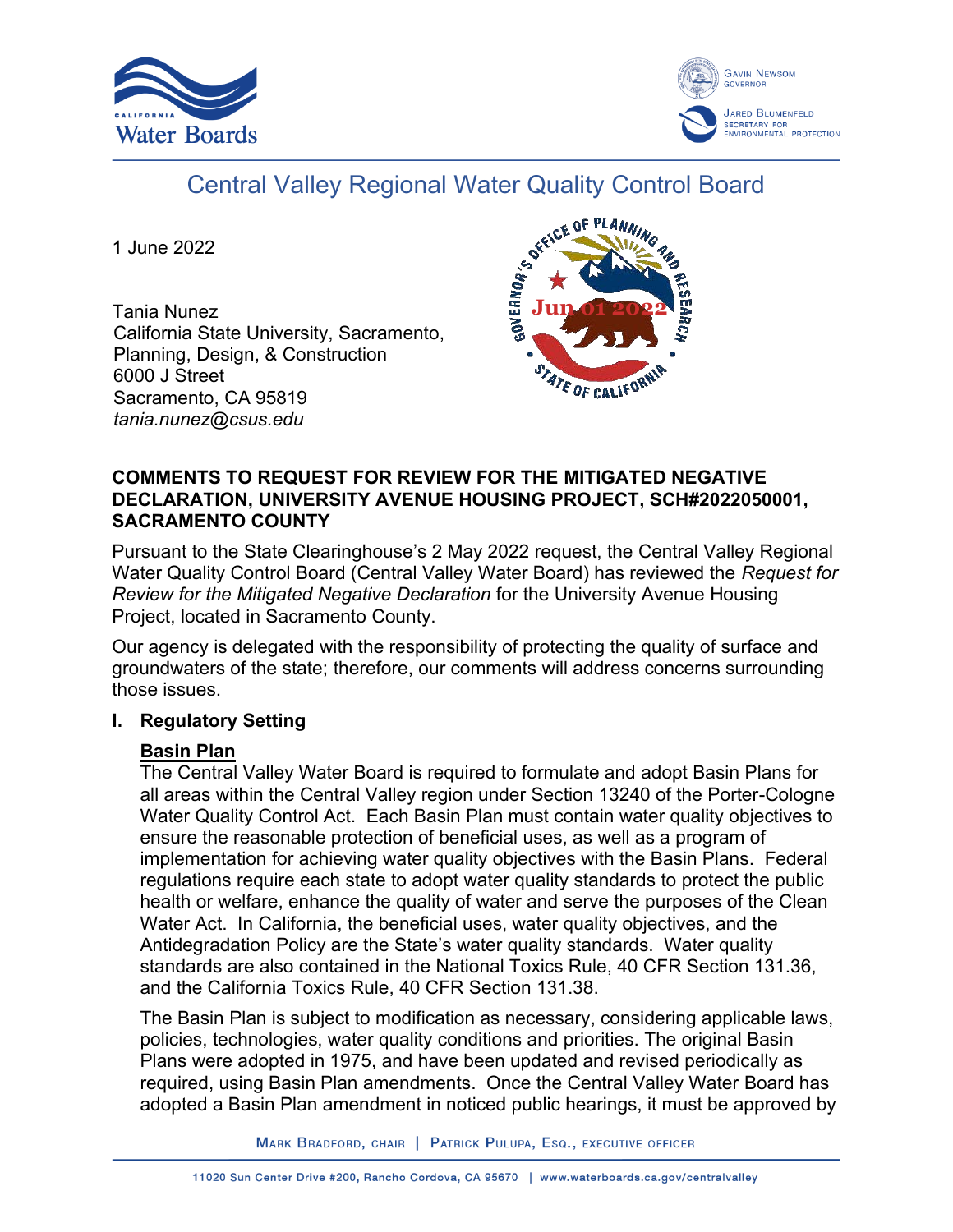the State Water Resources Control Board (State Water Board), Office of Administrative Law (OAL) and in some cases, the United States Environmental Protection Agency (USEPA). Basin Plan amendments only become effective after they have been approved by the OAL and in some cases, the USEPA. Every three (3) years, a review of the Basin Plan is completed that assesses the appropriateness of existing standards and evaluates and prioritizes Basin Planning issues. For more information on the *Water Quality Control Plan for the Sacramento and San Joaquin River Basins*, please visit our website:

[http://www.waterboards.ca.gov/centralvalley/water\\_issues/basin\\_plans/](http://www.waterboards.ca.gov/centralvalley/water_issues/basin_plans/)

## **Antidegradation Considerations**

All wastewater discharges must comply with the Antidegradation Policy (State Water Board Resolution 68-16) and the Antidegradation Implementation Policy contained in the Basin Plan. The Antidegradation Implementation Policy is available on page 74 at:

## https://www.waterboards.ca.gov/centralvalley/water\_issues/basin\_plans/sacsjr\_2018 05.pdf

# In part it states:

*Any discharge of waste to high quality waters must apply best practicable treatment or control not only to prevent a condition of pollution or nuisance from occurring, but also to maintain the highest water quality possible consistent with the maximum benefit to the people of the State.*

*This information must be presented as an analysis of the impacts and potential impacts of the discharge on water quality, as measured by background concentrations and applicable water quality objectives.*

The antidegradation analysis is a mandatory element in the National Pollutant Discharge Elimination System and land discharge Waste Discharge Requirements (WDRs) permitting processes. The environmental review document should evaluate potential impacts to both surface and groundwater quality.

### **II. Permitting Requirements**

# **Construction Storm Water General Permit**

Dischargers whose project disturb one or more acres of soil or where projects disturb less than one acre but are part of a larger common plan of development that in total disturbs one or more acres, are required to obtain coverage under the General Permit for Storm Water Discharges Associated with Construction and Land Disturbance Activities (Construction General Permit), Construction General Permit Order No. 2009-0009-DWQ. Construction activity subject to this permit includes clearing, grading, grubbing, disturbances to the ground, such as stockpiling, or excavation, but does not include regular maintenance activities performed to restore the original line, grade, or capacity of the facility. The Construction General Permit requires the development and implementation of a Storm Water Pollution Prevention Plan (SWPPP). For more information on the Construction General Permit, visit the State Water Resources Control Board website at: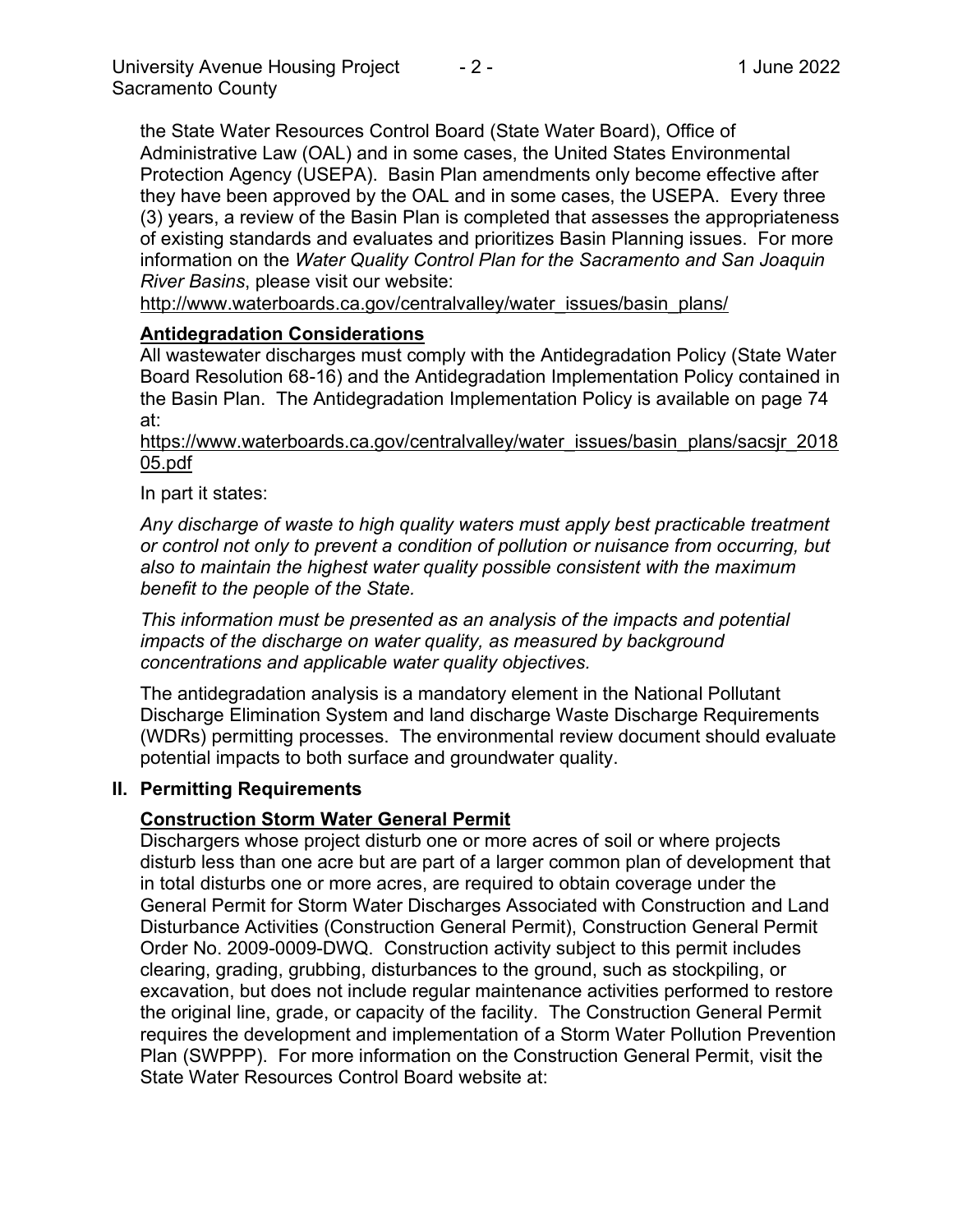[http://www.waterboards.ca.gov/water\\_issues/programs/stormwater/constpermits.sht](http://www.waterboards.ca.gov/water_issues/programs/stormwater/constpermits.shtml) [ml](http://www.waterboards.ca.gov/water_issues/programs/stormwater/constpermits.shtml)

## **Phase I and II Municipal Separate Storm Sewer System (MS4) Permits<sup>1</sup>**

The Phase I and II MS4 permits require the Permittees reduce pollutants and runoff flows from new development and redevelopment using Best Management Practices (BMPs) to the maximum extent practicable (MEP). MS4 Permittees have their own development standards, also known as Low Impact Development (LID)/postconstruction standards that include a hydromodification component. The MS4 permits also require specific design concepts for LID/post-construction BMPs in the early stages of a project during the entitlement and CEQA process and the development plan review process.

For more information on which Phase I MS4 Permit this project applies to, visit the Central Valley Water Board website at:

http://www.waterboards.ca.gov/centralvalley/water\_issues/storm\_water/municipal\_p ermits/

For more information on the Phase II MS4 permit and who it applies to, visit the State Water Resources Control Board at:

http://www.waterboards.ca.gov/water\_issues/programs/stormwater/phase\_ii\_munici pal.shtml

### **Industrial Storm Water General Permit**

Storm water discharges associated with industrial sites must comply with the regulations contained in the Industrial Storm Water General Permit Order No. 2014- 0057-DWQ. For more information on the Industrial Storm Water General Permit, visit the Central Valley Water Board website at:

http://www.waterboards.ca.gov/centralvalley/water\_issues/storm\_water/industrial\_ge neral\_permits/index.shtml

# **Clean Water Act Section 404 Permit**

If the project will involve the discharge of dredged or fill material in navigable waters or wetlands, a permit pursuant to Section 404 of the Clean Water Act may be needed from the United States Army Corps of Engineers (USACE). If a Section 404 permit is required by the USACE, the Central Valley Water Board will review the permit application to ensure that discharge will not violate water quality standards. If the project requires surface water drainage realignment, the applicant is advised to contact the Department of Fish and Game for information on Streambed Alteration Permit requirements. If you have any questions regarding the Clean Water Act Section 404 permits, please contact the Regulatory Division of the Sacramento District of USACE at (916) 557-5250.

<sup>&</sup>lt;sup>1</sup> Municipal Permits = The Phase I Municipal Separate Storm Water System (MS4) Permit covers medium sized Municipalities (serving between 100,000 and 250,000 people) and large sized municipalities (serving over 250,000 people). The Phase II MS4 provides coverage for small municipalities, including non-traditional Small MS4s, which include military bases, public campuses, prisons and hospitals.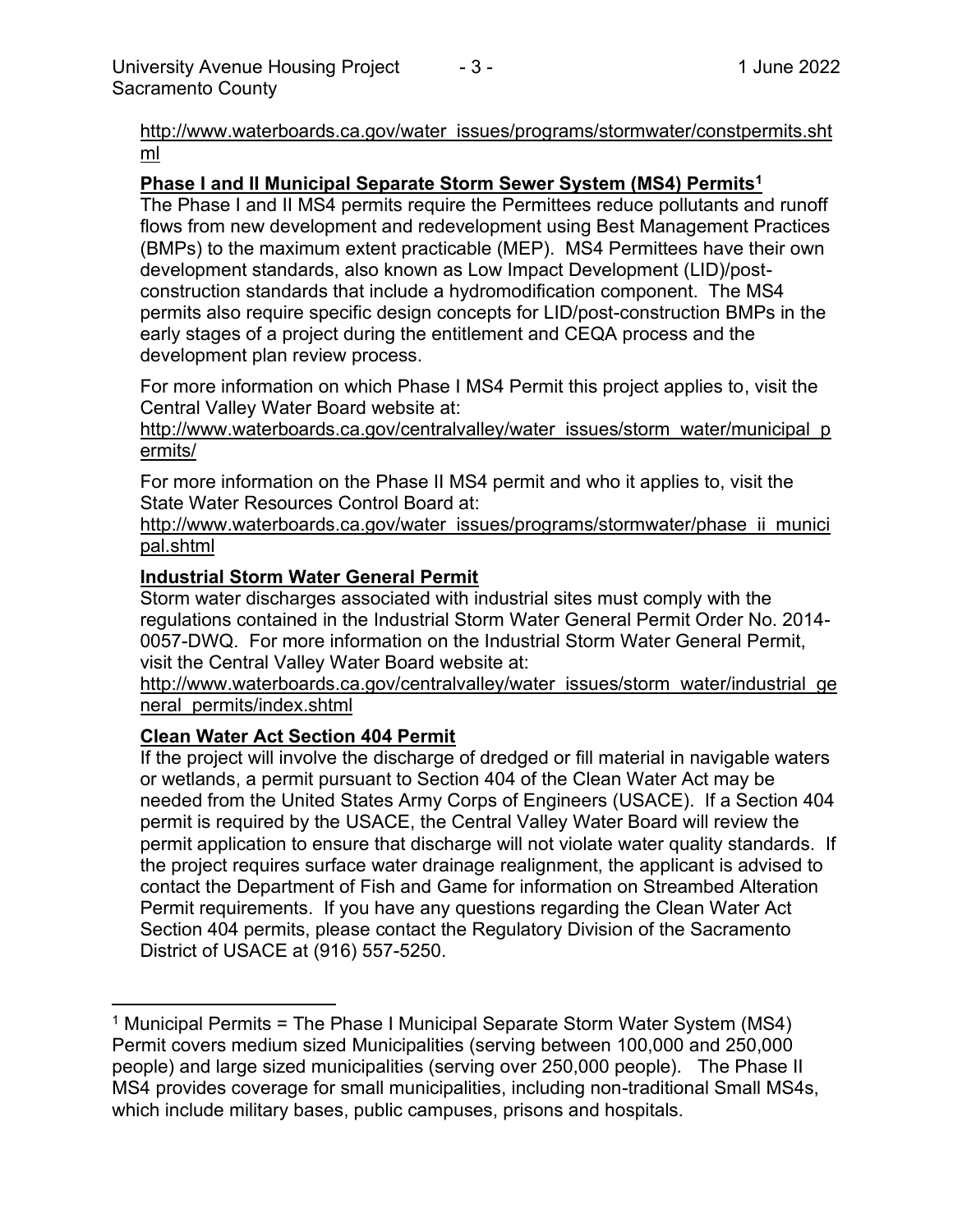## **Clean Water Act Section 401 Permit – Water Quality Certification**

If an USACE permit (e.g., Non-Reporting Nationwide Permit, Nationwide Permit, Letter of Permission, Individual Permit, Regional General Permit, Programmatic General Permit), or any other federal permit (e.g., Section 10 of the Rivers and Harbors Act or Section 9 from the United States Coast Guard), is required for this project due to the disturbance of waters of the United States (such as streams and wetlands), then a Water Quality Certification must be obtained from the Central Valley Water Board prior to initiation of project activities. There are no waivers for 401 Water Quality Certifications. For more information on the Water Quality Certification, visit the Central Valley Water Board website at: https://www.waterboards.ca.gov/centralvalley/water\_issues/water\_quality\_certificatio

n/

### **Waste Discharge Requirements – Discharges to Waters of the State**

If USACE determines that only non-jurisdictional waters of the State (i.e., "nonfederal" waters of the State) are present in the proposed project area, the proposed project may require a Waste Discharge Requirement (WDR) permit to be issued by Central Valley Water Board. Under the California Porter-Cologne Water Quality Control Act, discharges to all waters of the State, including all wetlands and other waters of the State including, but not limited to, isolated wetlands, are subject to State regulation. For more information on the Waste Discharges to Surface Water NPDES Program and WDR processes, visit the Central Valley Water Board website at:https://www.waterboards.ca.gov/centralvalley/water\_issues/waste\_to\_surface\_wat er/

Projects involving excavation or fill activities impacting less than 0.2 acre or 400 linear feet of non-jurisdictional waters of the state and projects involving dredging activities impacting less than 50 cubic yards of non-jurisdictional waters of the state may be eligible for coverage under the State Water Resources Control Board Water Quality Order No. 2004-0004-DWQ (General Order 2004-0004). For more information on the General Order 2004-0004, visit the State Water Resources Control Board website at:

#### https://www.waterboards.ca.gov/board\_decisions/adopted\_orders/water\_quality/200 4/wqo/wqo2004-0004.pdf

### **Dewatering Permit**

If the proposed project includes construction or groundwater dewatering to be discharged to land, the proponent may apply for coverage under State Water Board General Water Quality Order (Low Threat General Order) 2003-0003 or the Central Valley Water Board's Waiver of Report of Waste Discharge and Waste Discharge Requirements (Low Threat Waiver) R5-2018-0085. Small temporary construction dewatering projects are projects that discharge groundwater to land from excavation activities or dewatering of underground utility vaults. Dischargers seeking coverage under the General Order or Waiver must file a Notice of Intent with the Central Valley Water Board prior to beginning discharge.

For more information regarding the Low Threat General Order and the application process, visit the Central Valley Water Board website at: